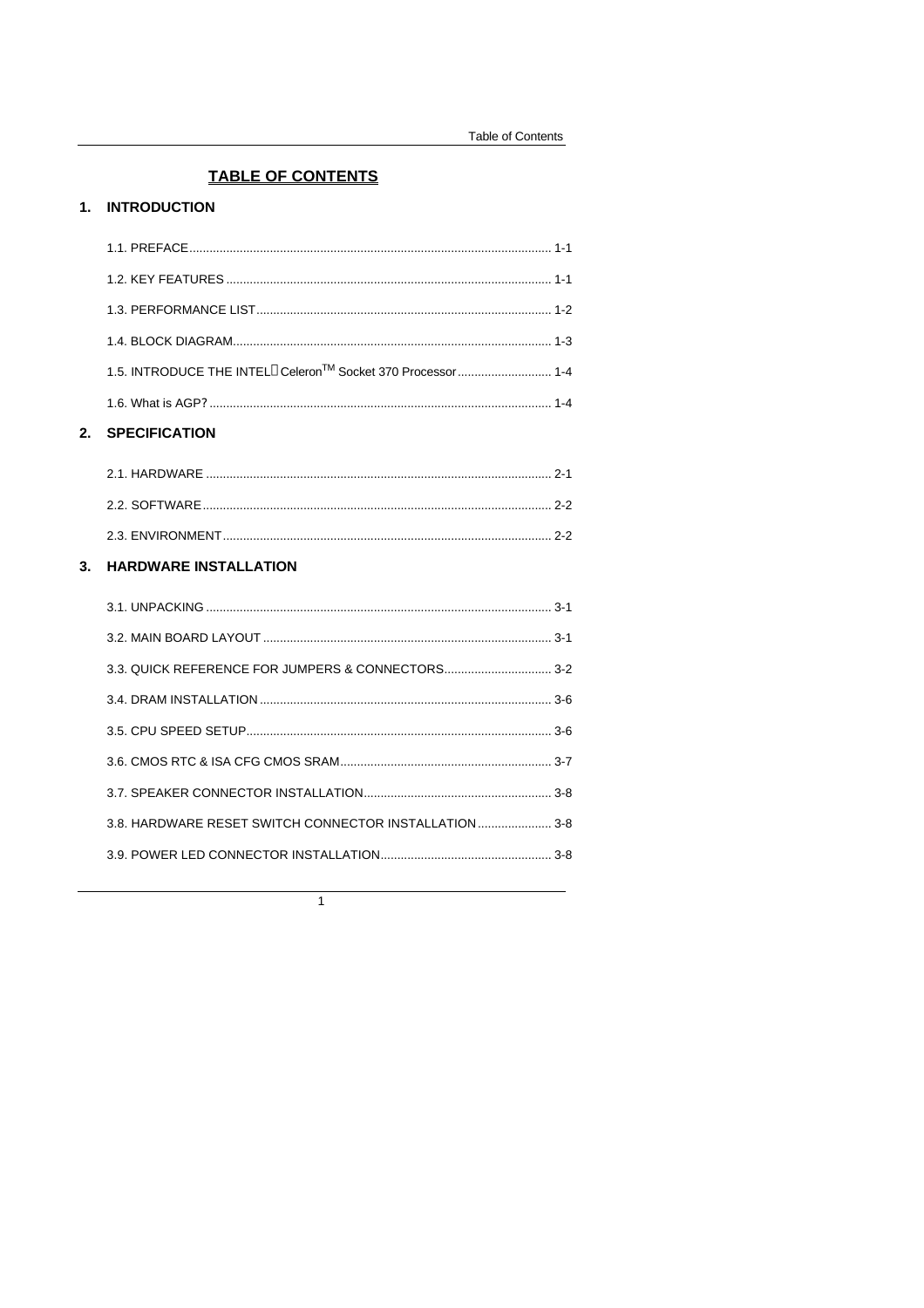#### 6ZM7/6ZM7A

| 4. | <b>BIOS CONFIGURATION</b>                                  |  |
|----|------------------------------------------------------------|--|
|    |                                                            |  |
|    |                                                            |  |
|    |                                                            |  |
|    |                                                            |  |
|    | 4.3.2. Status Page Setup Menu / Option Page Setup Menu 4-2 |  |
|    |                                                            |  |
|    |                                                            |  |
|    |                                                            |  |
|    |                                                            |  |
|    |                                                            |  |
|    |                                                            |  |
|    |                                                            |  |
|    |                                                            |  |
|    |                                                            |  |
|    |                                                            |  |
|    |                                                            |  |
|    |                                                            |  |
|    |                                                            |  |
|    |                                                            |  |
|    |                                                            |  |

 $\overline{2}$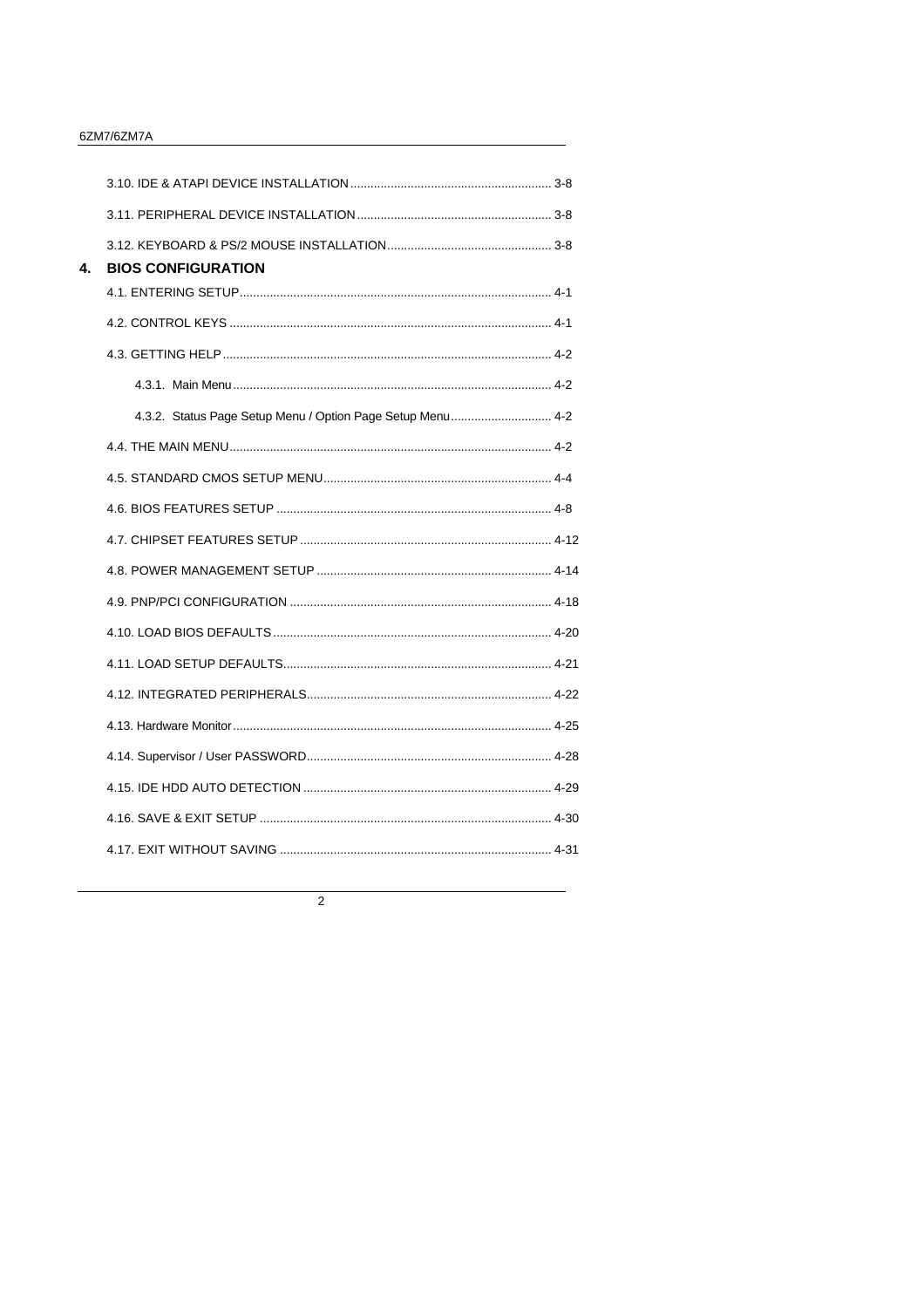# **1. INTRODUCTION**

### **1.1. PREFACE**

Welcome to use the 6ZM7/6ZM7A motherboard. It is a Celeron<sup>™</sup> Socket 370 Processor based PC / AT compatible system with AGP / PCI / ISA Bus, and has been designed to be the fastest PC / AT system. There are some new features allow you to operate the system with just the performance you want.

This manual also explains how to install the motherboard for operation, and how to set up your CMOS CONFIGURATION with BIOS SETUP program.

### **1.2. KEY FEATURES**

- □ Intel Celeron<sup>™</sup> Socket 370 Processor based PC / AT compatible main board.
- □ Socket 370 Pins ZIF white socket on board.
- q Built-in PCI **ESS SOLO-1 ES1938S** audio chip (Optional).
- □ Supports Celeron<sup>™</sup> Socket 370 processor running at 366-533 MHz.
- q Intel 440ZX chipset, Supports AGP / SDRAM / Ultra DMA/33 IDE / Keyboard and PS/2 Mouse Power On / ACPI features.
- □ Supports 2xDIMMs using 3.3V EDO or SDRAM DIMM module.
- □ Supports external Modem Ring-On on COMA & COMB and internal Modem Ring-On.
- q Supports EDO 16MB~256 MB, SDRAM 16MB~256MB memory on board.
- □ Supports Wake-up on LAN.
- q 1xAGP slot, 3xPCI Bus slots, 1xISA Bus slots.
- □ Supports 2 channels Ultra DMA/33 IDE ports for 4 IDE Devices.
- q Supports 1x Line in, 1x Line Out, 1x Mic in, 2x CD Line in,1x GAME Port 1 x TEL. (Optional).
- q Supports 2xCOM (16550), 1xLPT (EPP / ECP/ SPP), 1x1.44MB Floppy port.
- □ Supports 2XUSB port & PS/2 Mouse/ Keyboard port.
- q Licensed AMI BIOS, 2M bits FLASH RAM.
- q 24.3 cm x 20.5 cm Micro ATX SIZE form factor, 4 layers PCB.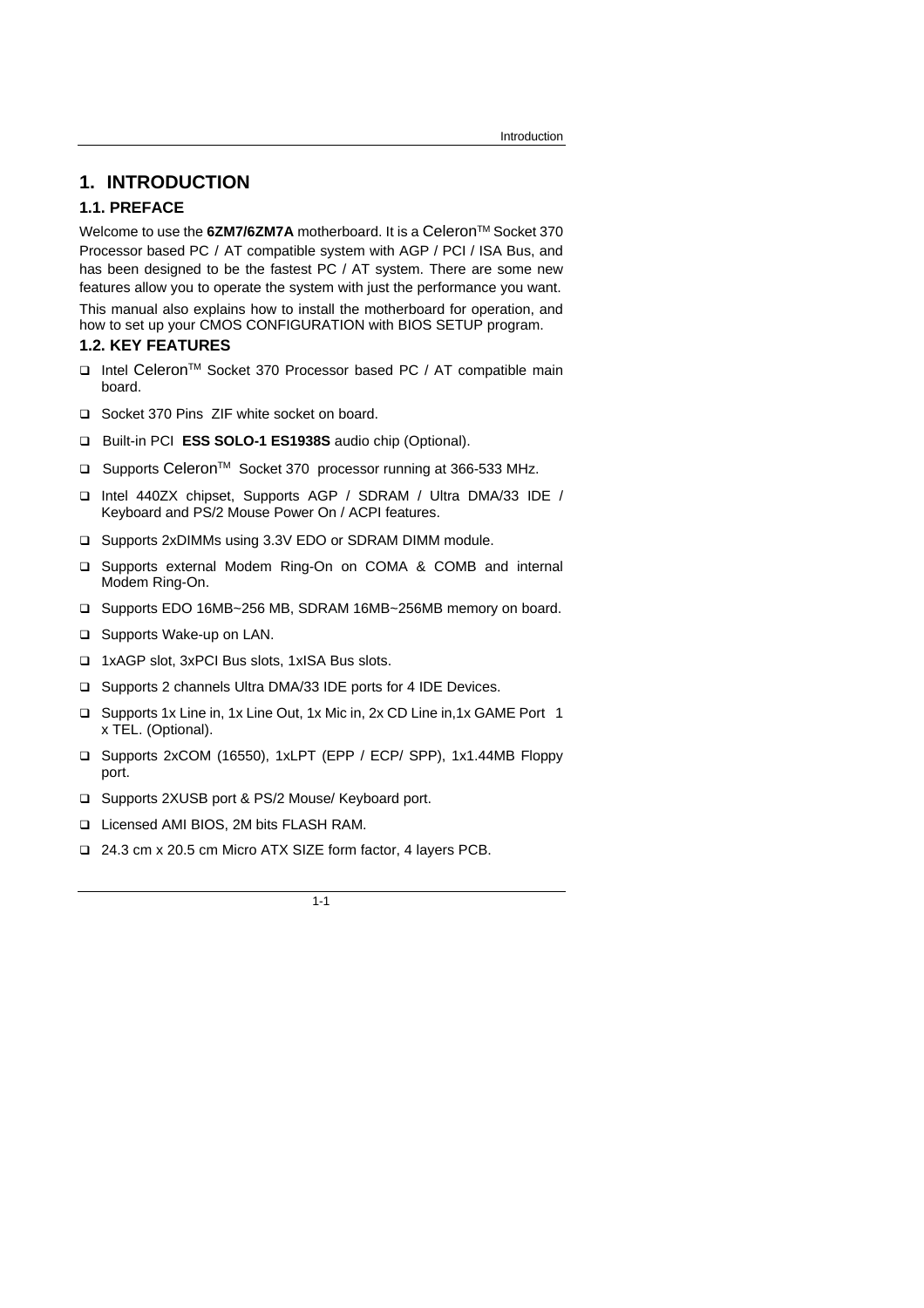### **1.3. PERFORMANCE LIST**

The following performance data list is the testing results of some popular benchmark testing programs.

These data are just referred by users, and there is no responsibility for different testing data values gotten by users. (The different Hardware & Software configuration will result in different benchmark testing results.)

- CPU Intel® Celeron<sup>TM</sup> 366MHz Socket 370 processor
- DRAM (128x 1) MB SDRAM (SEC KM48S8030BT-GH)
- CACHE SIZE 128 KB included in CPU
- DISPLAY GA-630 VOODOO BANSHEE (16MB SGRAM)
- STORAGE Onboard IDE (IBM DHEA 38451)
- O.S. Windows NT™4.0 SPK4
- DRIVER Display Driver at 1024 x 768 x 64k colors x 75Hz.

TRIONES Bus Master IDE Driver 3.60

| Processor                | Intel <sup>®</sup> Celeron <sup>™</sup> (Socket 370)<br>366MHz (66x5.5) |
|--------------------------|-------------------------------------------------------------------------|
| Winbench99               |                                                                         |
| CPU mark32               | 713                                                                     |
| <b>FPU Winmark</b>       | 1970                                                                    |
| <b>Business Disk</b>     | 4100                                                                    |
| Hi-End Disk              | 10300                                                                   |
| <b>Business Graphics</b> | 176                                                                     |
| <b>Hi-End Graphics</b>   | 326                                                                     |
| <b>Winstone99</b>        |                                                                         |
| <b>Business</b>          | 26.9                                                                    |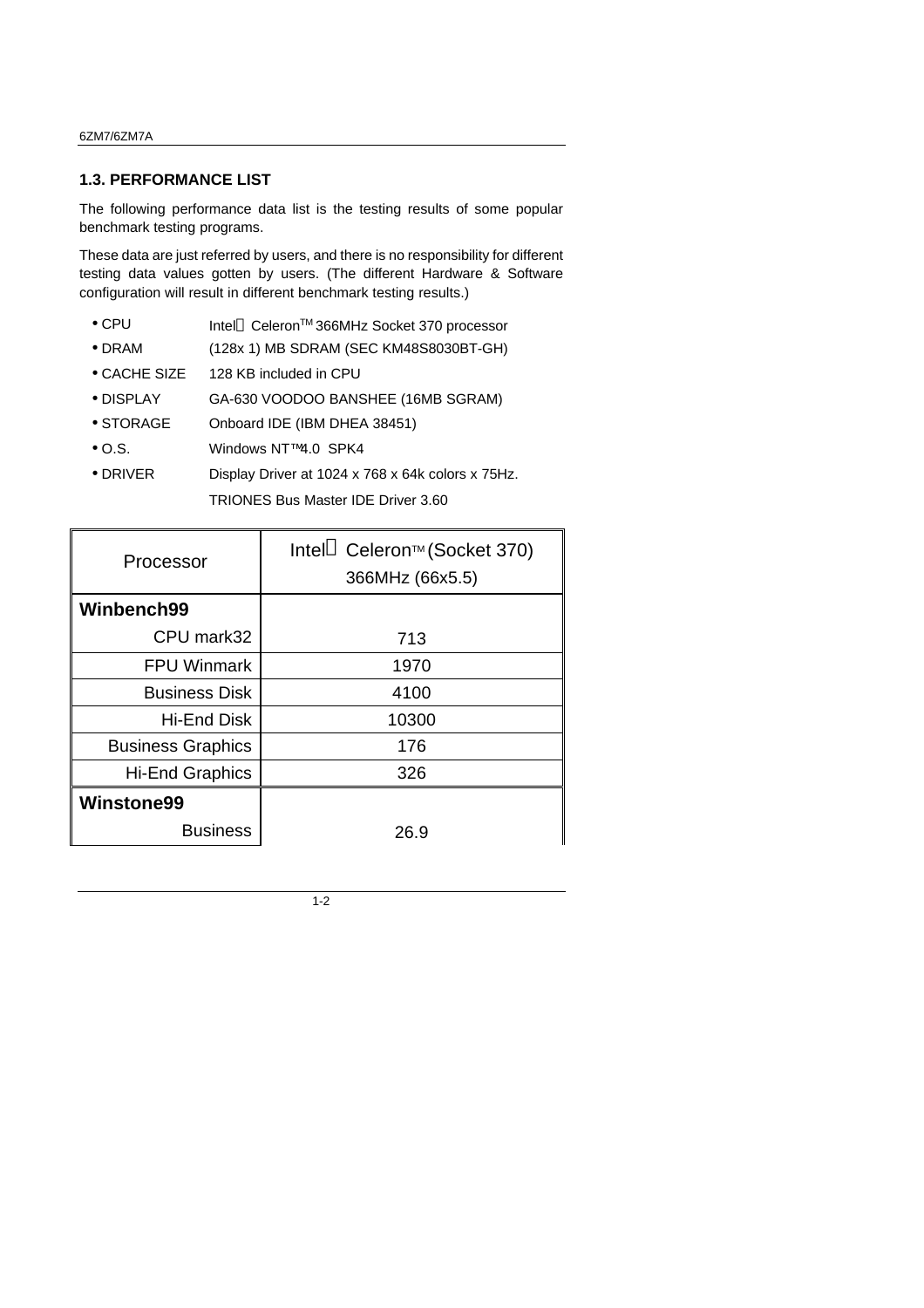

Introduction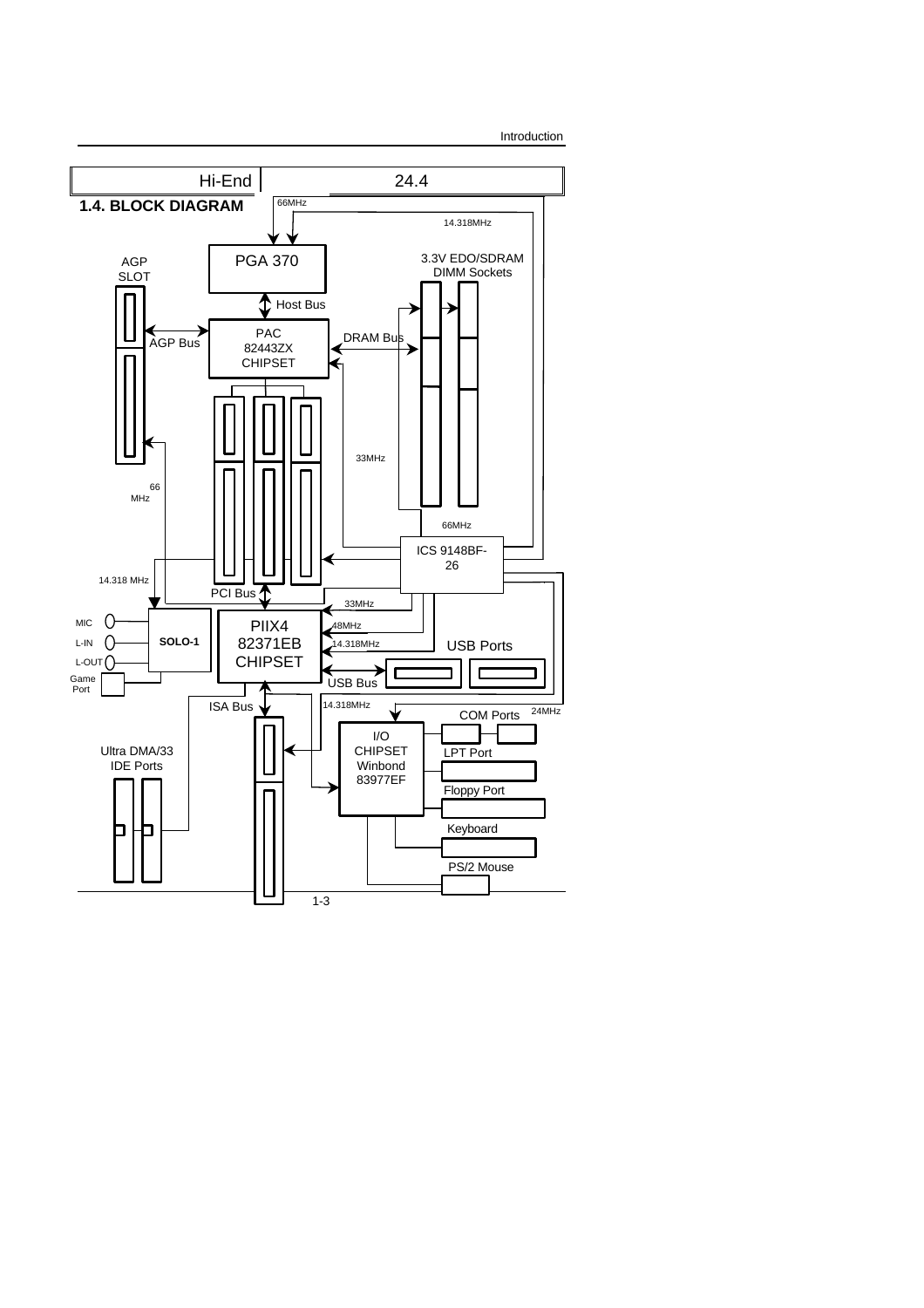# **1.5. INTRODUCE THE INTEL CeleronTM Socket 370 Processor**



Figure 1: INTEL<sup>®</sup> Celeron<sup>™</sup> Socket370 Processor

### **1.6 What is AGP?**

The Accelerated Graphics Port (AGP) is a new port on the Host-To-PCI bridge device that supports an AGP port. The main purpose of the AGP port is to provide fast access to system memory.

The AGP port can be used either as fast PCI port (32-bits at 66MHz vs. 32-bits at 33MHz) or as an AGP port which supports 2x data-rate, a read queue, and side band addressing. When the 2x-data rate is used the port can transmit data at 533MB/sec (66.6\*2\*4). The read-queue can be used to pipeline reads – removing the effects of the reads-latency. Side band addressing can be used to transmit the data address on a separate line in order to speed up the transaction.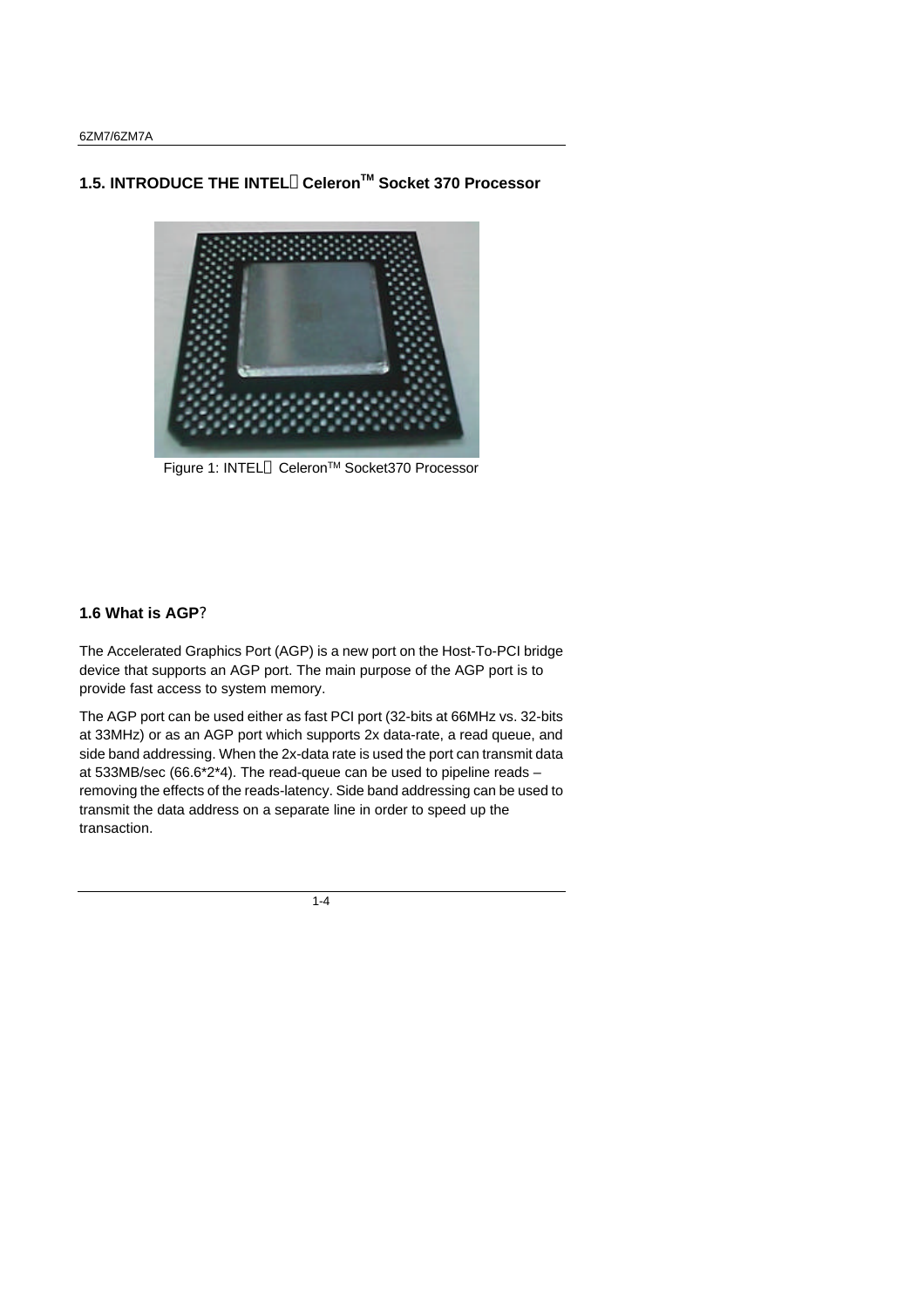# **2. SPECIFICATION**

# **2.1. HARDWARE**

| $\bullet$ CPU   | - Celeron™ Socket 370 processor 366-533 MHz.                                                                                                                        |
|-----------------|---------------------------------------------------------------------------------------------------------------------------------------------------------------------|
|                 | - 66MHz Socket 370 on board.                                                                                                                                        |
| • PROTECTION    | - Speaker Alarm when detect "CPU FAN Failure" or<br>"CPU Overheat".                                                                                                 |
|                 | - Automatically slow down CPU speed when "CPU<br>Overheat".                                                                                                         |
|                 | - H/W monitor power status (±5V, ±12V, VGTL, 5VSB,<br>CPU voltage & CMOS battery voltage). (Optional)                                                               |
| $\bullet$ SPEED | - 66 MHz system speed.<br>$-66$ MHz AGP bus speed. (2X mode 133MHz)<br>- 33 MHz PCI-Bus speed.<br>- 8 MHz AT bus speed.                                             |
| • DRAM MEMORY   | - 2 banks 168 pins DIMM module sockets on board.<br>- Use 16 / 32 / 64 / 128 / 256 MB DIMM module DRAM.<br>$-$ Supports EDO 16MB $\sim$ 256MB,<br>SDRAM 16MB~256MB. |
| • CACHE MEMORY  | - 32 KB 1st cache memory included in CPU.<br>- 128KB L2 cache memory included in CPU.<br>- Supports DIB speed mode for L2 Cache.                                    |
| • I/O BUS SLOTS | - 3 33MHz Master / Slave PCI-BUS.<br>$-1$ 8MHz 16 bits ISA BUS.<br>$-166$ MHz / 133MHz AGP bus.                                                                     |
| • IDE PORTS     | - 2 Ultra DMA/33 Bus Master IDE channels on<br>board.(Using IRQ14,15)<br>- Supports Mode 3,4 IDE & ATAPI CD - ROM.                                                  |
|                 |                                                                                                                                                                     |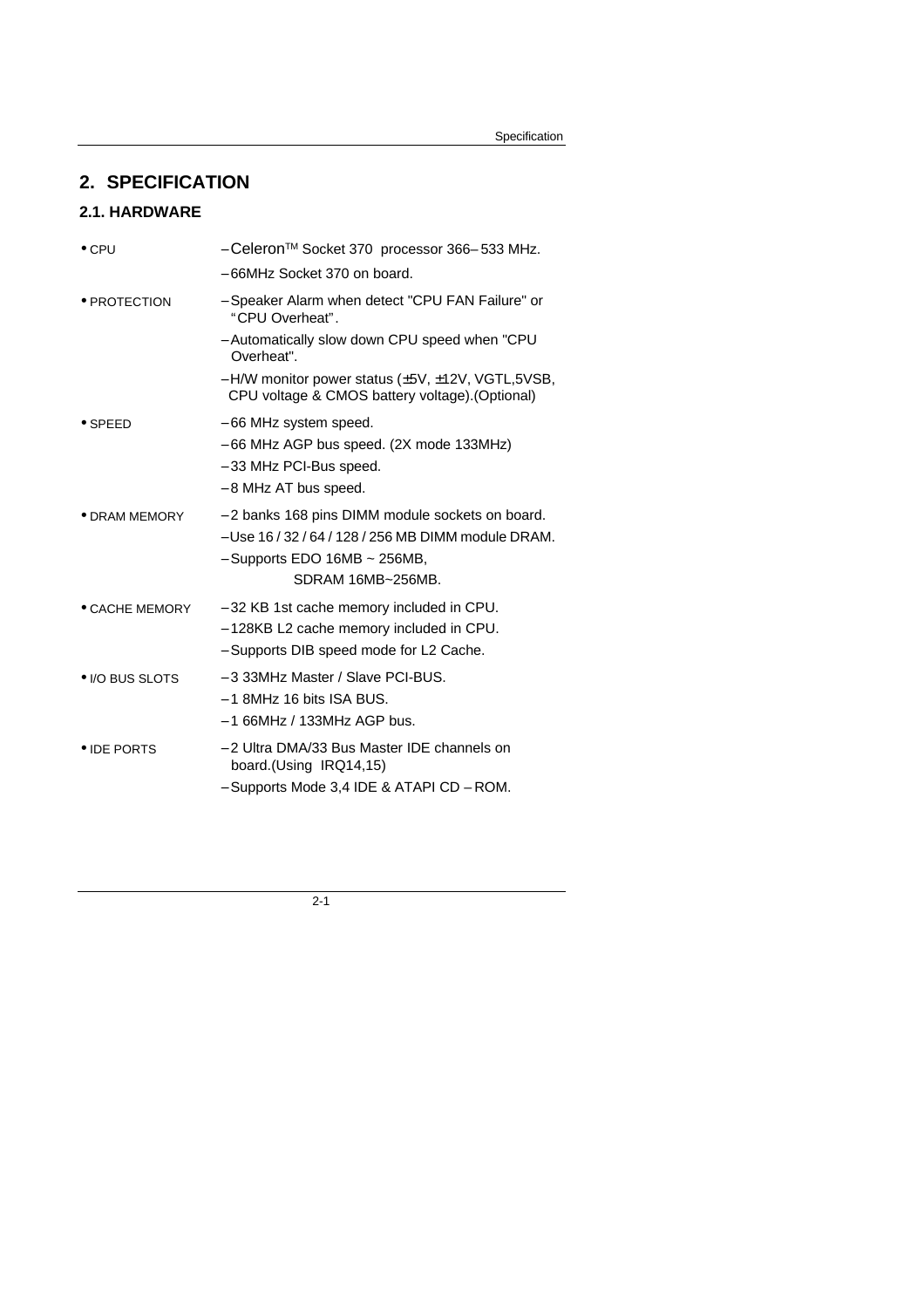#### 6ZM7/6ZM7A

| • I/O PORTS                                                                     | - Supports 2 16550 COM ports.<br>- Supports 1 EPP/ECP LPT port.<br>- Supports 1 1.44/2.88 MB Floppy port.<br>- Supports 2 USB ports.<br>- Supports PS/2 Mouse & Keyboard. |
|---------------------------------------------------------------------------------|---------------------------------------------------------------------------------------------------------------------------------------------------------------------------|
| · Audio Ports<br>(Optional)                                                     | $-1x$ Line in<br>- 1x Line out<br>– 1x Mic in<br>- 1x Game Port<br>- 2x CD Line in<br>$-1x$ TEL                                                                           |
| <b>• GREEN FUNCTION</b>                                                         | - Suspend mode support.<br>- Green switch & ACPI LED support.<br>- IDE & Display power down support.                                                                      |
| $\bullet$ BIOS                                                                  | - Monitors all IRQ / DMA / Display / I/O events.<br>- 2M bits FLASH RAM.<br>- Supports Plug & Play, DMI Function.                                                         |
| • DIMENSION                                                                     | - Micro ATX Form Factor, 4 layers PCB.                                                                                                                                    |
| <b>2.2. SOFTWARE</b>                                                            |                                                                                                                                                                           |
| $\bullet$ DRIVER                                                                | - UUCD (Bus Master + Sound Driver + LDCM + Utility)<br>(Optional)                                                                                                         |
| $\bullet$ BIOS                                                                  | - Licensed AMI BIOS.<br>- AT CMOS Setup, BIOS / Chipset Setup, Green<br>Setup, Hard Disk Utility included.                                                                |
| $\bullet$ O.S.                                                                  | - Operation with MS-DOS <sup>®</sup> , Windows <sup>®</sup> 95,<br>Windows <sup>®</sup> 98, WINDOWS™ NT, OS/2, NOVELL<br>and SCO UNIX.                                    |
| <b>2.3. ENVIRONMENT</b>                                                         |                                                                                                                                                                           |
| • Ambient Temp.<br>$\bullet$ Relative Hum.<br>$\bullet$ Altitude<br>• Vibration | $-0$ °C to +50°C (Operating).<br>$-0$ to $+85%$ (Operating).<br>$-0$ to 10,000 feet (Operating).<br>$-0$ to 1,000 Hz.                                                     |
| • Electricity                                                                   | $-4.75$ V to 5.25 V. (Max. 20A current at 5V.)                                                                                                                            |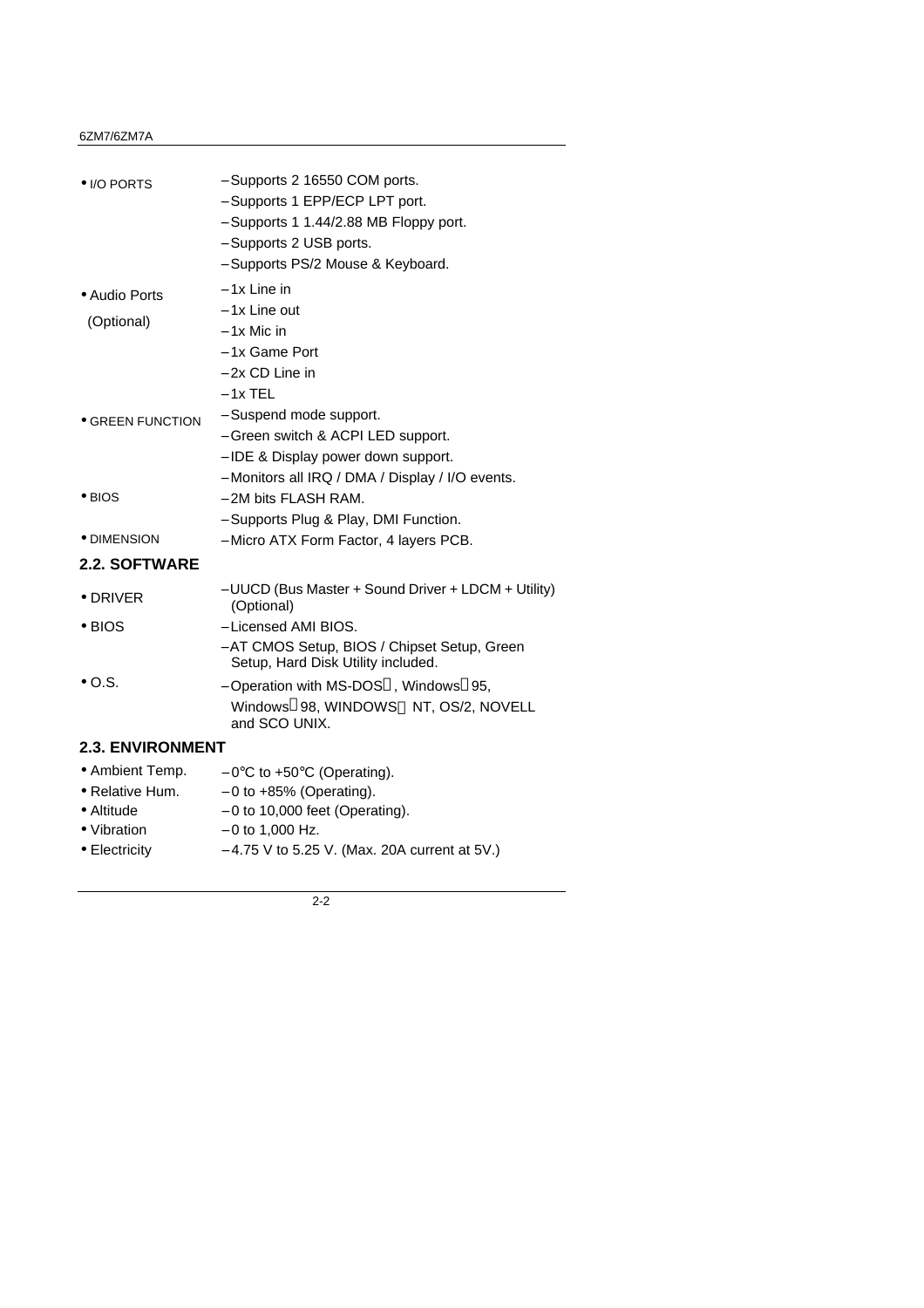# **3. HARDWARE INSTALLATION**

#### **3.1. UNPACKING**

The main board package should contain the following:

- The **6ZM7/6ZM7A** main board.
- USER'S MANUAL for main board.
- Cable set for IDE, Floppy devices.
- CD for main board Utility. (Bus Master + Sound Driver + LDCM + Utility)

The main board contains sensitive electric components, which can be easily damaged by static electricity, so the main board should be left in its original packing until it is installed.

Unpacking and installation should be done on a grounded anti-static mat. The operator should be wearing an anti static wristband, grounded at the same point as the anti-static mat.

Inspect the main board carton for obvious damage. Shipping and handling may cause damage to your board. Be sure there are no shipping and handling damages on the board before proceeding.

After opening the main board carton, extract the system board and place it only on a grounded anti-static surface component side up. Again inspect the board for damage. Press down on all of the socket IC's to make sure that they are properly seated. Do this only on with the board placed on a firm flat surface.

#### **M**<sup>**D**</sup> DO NOT APPLY POWER TO THE BOARD IF IT HAS BEEN DAMAGED.

#### **3.2. MAIN BOARD LAYOUT**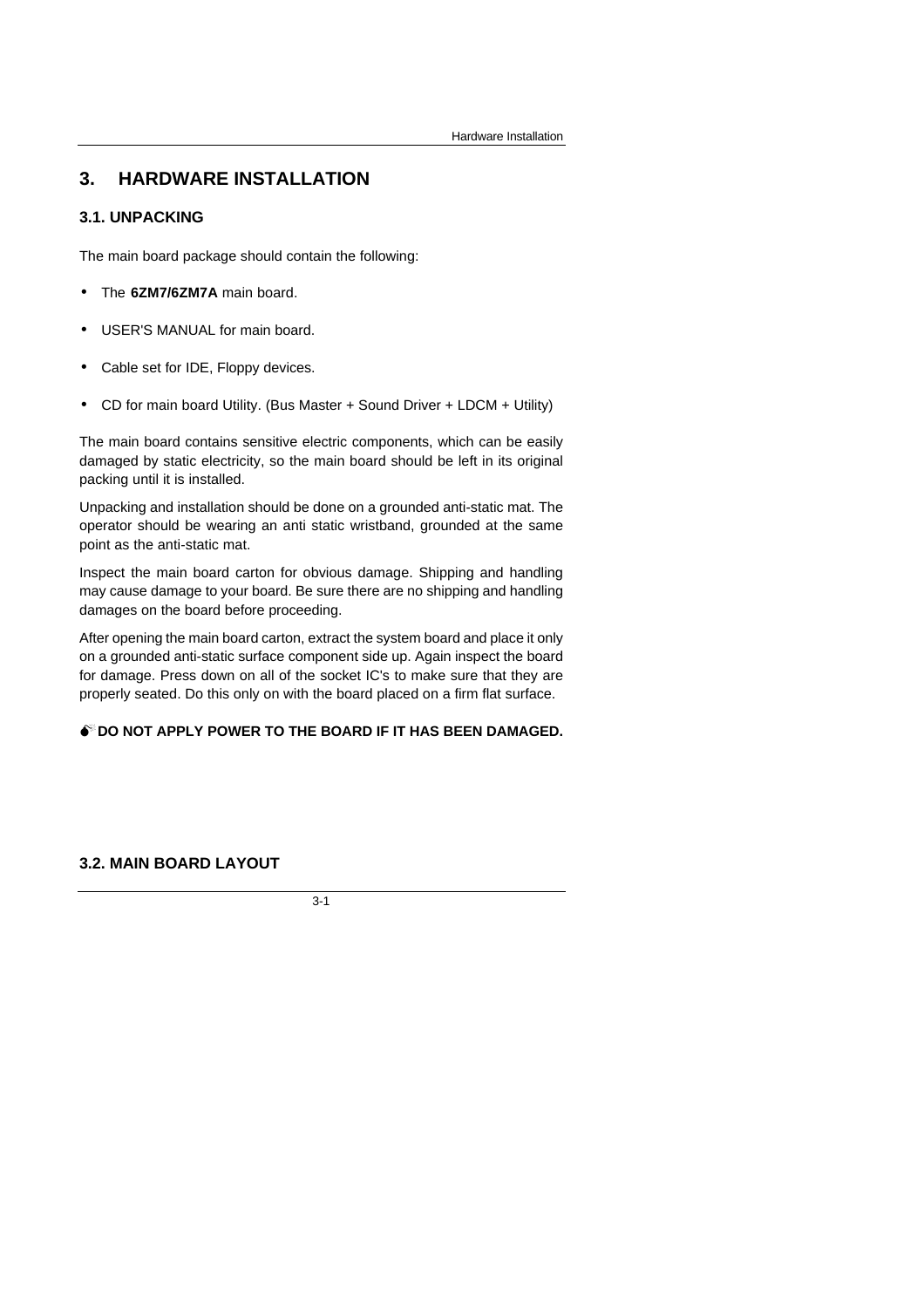

×Figure 3.1ÿ

# **3.3. QUICK REFERENCE FOR JUMPERS & CONNECTORS**

| ♦ I/O Ports Connector |                                                  |  |
|-----------------------|--------------------------------------------------|--|
| <b>USB</b>            | USB port.                                        |  |
| IDE <sub>1</sub>      | For Primary IDE port.                            |  |
| IDE <sub>2</sub>      | For Secondary IDE port.                          |  |
| PS/2                  | For PS/2 Mouse & Keyboard port.                  |  |
| <b>FLOPPY</b>         | For Floppy port.                                 |  |
| <b>COMB</b>           | For Serial port2 (COM B){Support Modem Ring On}. |  |
| <b>COMA</b>           | For Serial port1 (COM A){Support Modem Ring On}. |  |
| <b>LPT</b>            | For LPT port.                                    |  |
| <b>ATX Power</b>      | For ATX Power Connector.                         |  |
| GAME & Audio          | For GAME & MIC LINE-IN, LINE-OUT, TEL Port       |  |
|                       | (Optional).                                      |  |
|                       |                                                  |  |

 $\triangleleft$  Socket 370

For Celeron™ Socket 370 Processor installed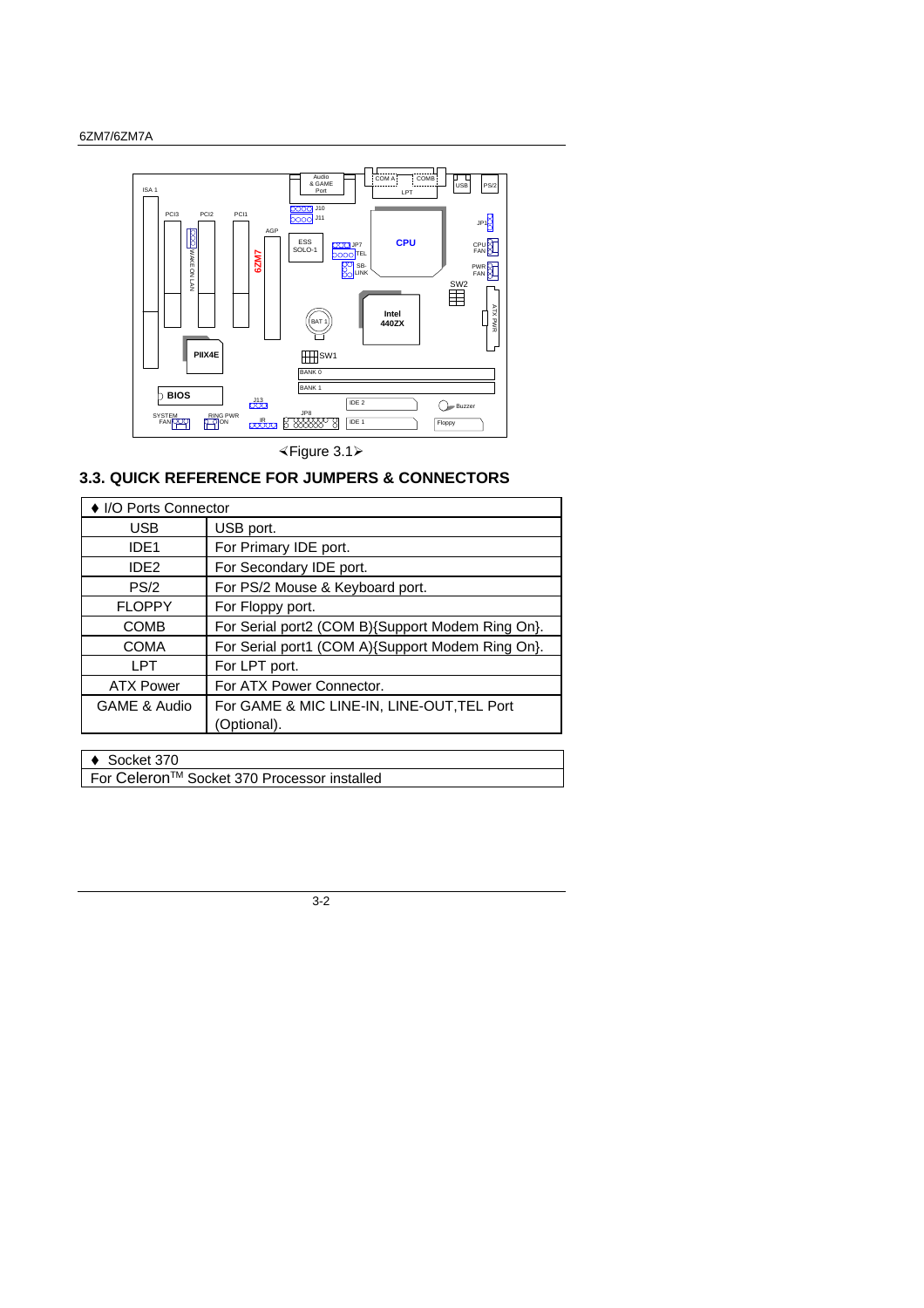| IR: INFRARED Connector (IR) -- Function Option |  |  |
|------------------------------------------------|--|--|
| Function                                       |  |  |
| <b>IR Data Output</b>                          |  |  |
| GND                                            |  |  |
| IR Data Input                                  |  |  |
| NС                                             |  |  |
| POWER $(+)$                                    |  |  |
|                                                |  |  |

| ♦ CPU FAN : CPU cooling FAN Power Connector |                 |  |
|---------------------------------------------|-----------------|--|
| Pin No.                                     | <b>Function</b> |  |
|                                             | GND.            |  |
|                                             | $+12V$          |  |
| ว                                           | <b>SENSE</b>    |  |

| ♦ PWR FAN: Power FAN Connector |              |  |
|--------------------------------|--------------|--|
| Pin No.                        | Function     |  |
|                                | GND.         |  |
|                                | $+12V$       |  |
| 3                              | <b>SENSE</b> |  |

| ♦ System FAN: System FAN Connector |              |  |
|------------------------------------|--------------|--|
| Pin No.                            | Function     |  |
|                                    | GND.         |  |
|                                    | $+12V$       |  |
|                                    | <b>SENSE</b> |  |

| <b>RING PWR ON</b> |        |                 |  |  |
|--------------------|--------|-----------------|--|--|
| Pin No.            |        | <b>Function</b> |  |  |
|                    | Signal |                 |  |  |
|                    | GND    |                 |  |  |

| ♦ JP1 : Keyboard Power On Selection |                                       |  |  |
|-------------------------------------|---------------------------------------|--|--|
| Pin No.                             | <b>Function</b>                       |  |  |
| $1 - 2$                             | Enabled Keyboard power on.            |  |  |
| $2 - 3$                             | Disabled Keyboard power on (Default). |  |  |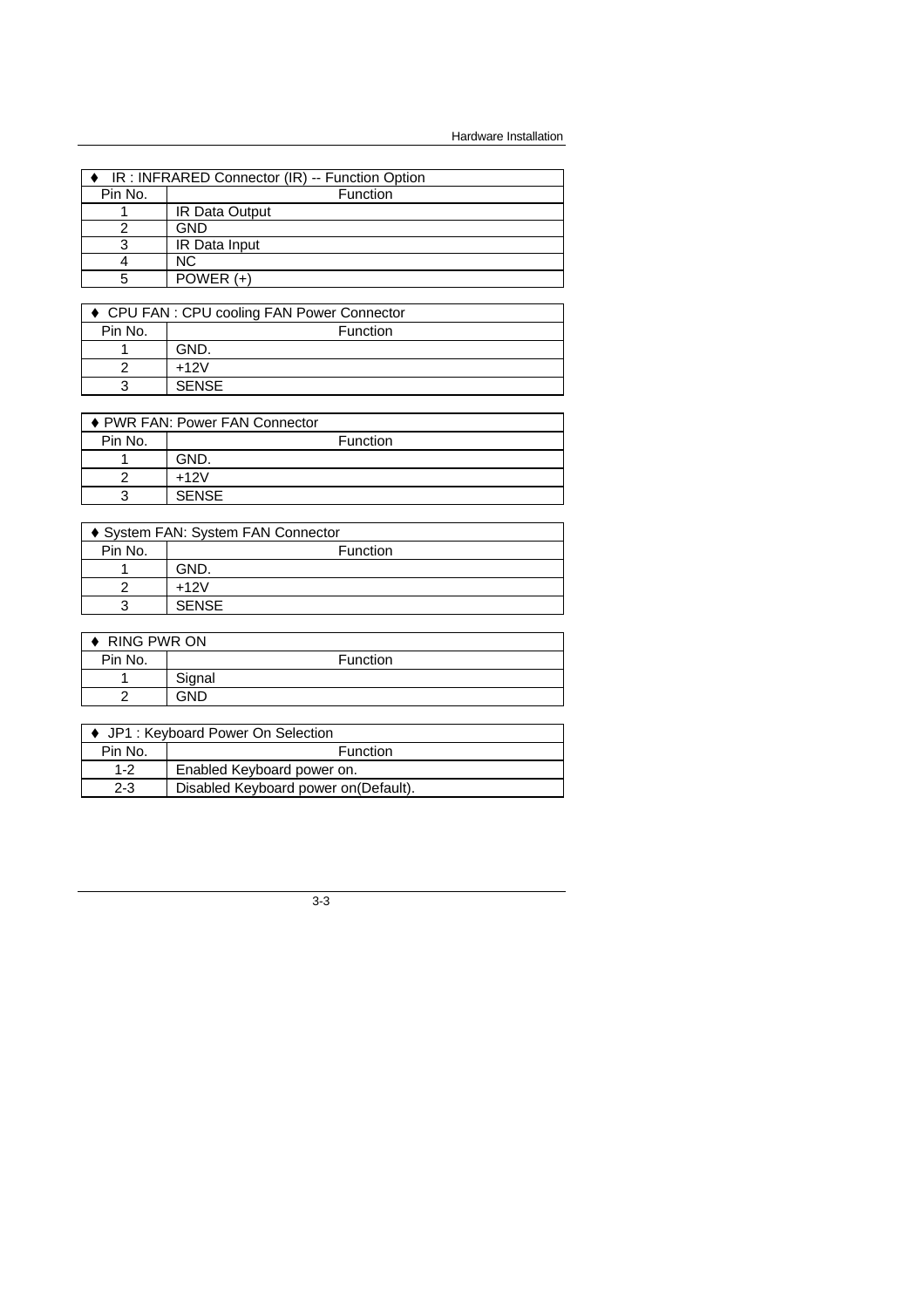#### 6ZM7/6ZM7A

| $\bullet$ J13 : CLEAR CMOS |                             |  |  |
|----------------------------|-----------------------------|--|--|
| Pin No.                    | <b>Function</b>             |  |  |
| 1-2 Close                  | Clear CMOS                  |  |  |
| 2-3 Close                  | Normal operation (Default). |  |  |
|                            |                             |  |  |

| ♦ JP7 : Onboard Sound Function (Optional) |                                  |  |  |
|-------------------------------------------|----------------------------------|--|--|
| Pin No.                                   | <b>Function</b>                  |  |  |
| 1-2 short                                 | Onboard Sound Enabled. (Default) |  |  |
| 2-3 short                                 | Onboard Sound Disabled.          |  |  |
|                                           |                                  |  |  |

| ♦ Wake on LAN |            |          |  |  |
|---------------|------------|----------|--|--|
| Pin No.       |            | Function |  |  |
|               | $+5V$ SB   |          |  |  |
|               | <b>GND</b> |          |  |  |
|               | Signal     |          |  |  |

| SB-LINK : For PCI Audio / Sound Card use only--Optional |            |  |  |
|---------------------------------------------------------|------------|--|--|
| Pin No.                                                 | Function   |  |  |
|                                                         | Signal     |  |  |
|                                                         | <b>GND</b> |  |  |
| 3                                                       | <b>NC</b>  |  |  |
| 4                                                       | Signal     |  |  |
| 5                                                       | <b>GND</b> |  |  |
| 6                                                       | Signal     |  |  |

### **JP8 : For 2X11 PINs Jumper**



# **Soft PWR: Soft Power Connector**



Open: Normal Operation Short: Power On/Off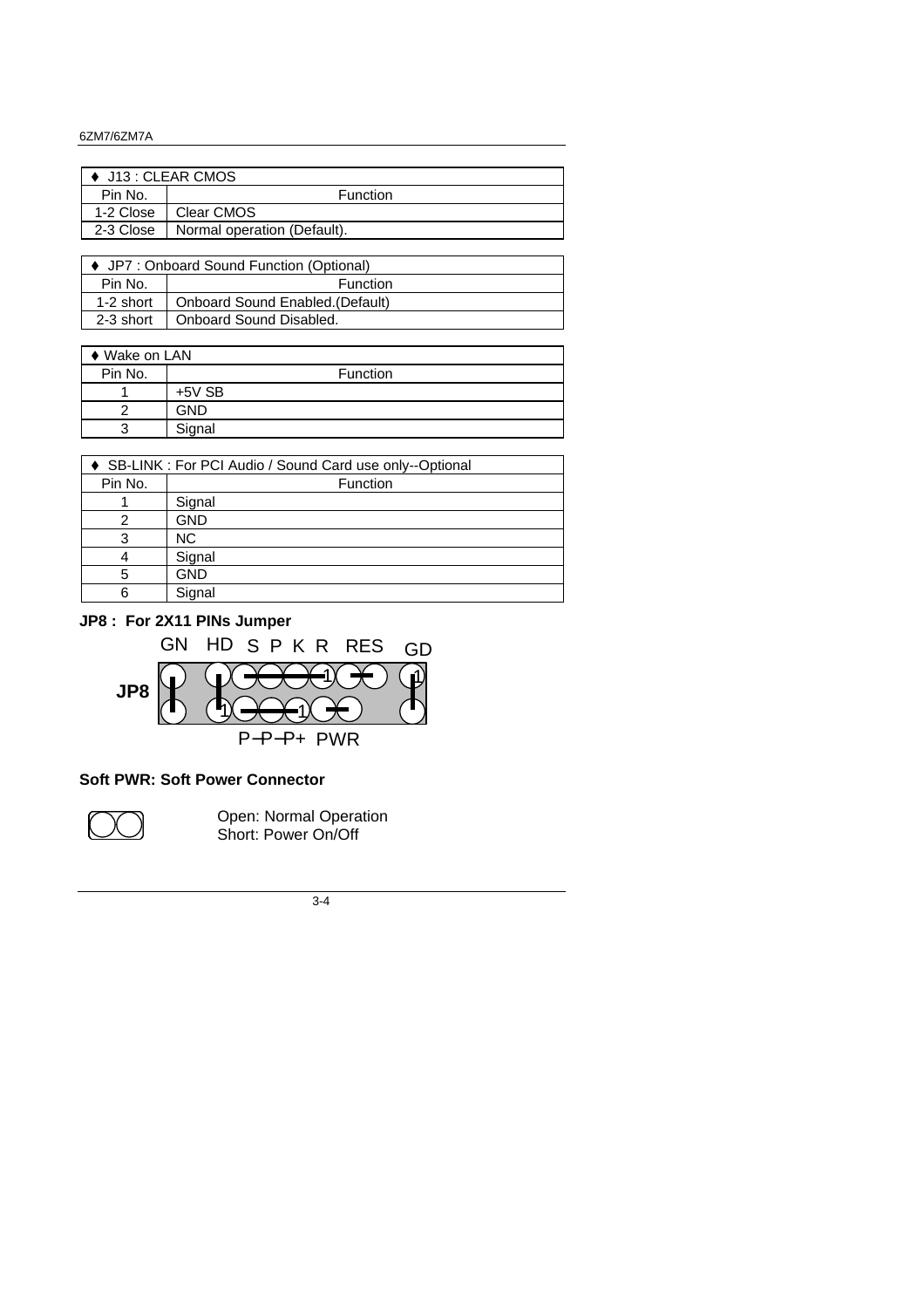### **RES: Reset Switch**



Open: Normal Operation Short: For Hardware Reset System

#### **P+P- P- : Power LED**



PIN 1 : anode  $(+)$ PIN 2 : cathode (−) PIN 3 : cathode (−)

### **SPKR: Speaker Connector**



PIN 3 : Data PIN 4 : Data (−)

### **SPKR : Internal Speaker Connector (Default)**



PIN 1 : VCC (+) PIN 2-PIN3 : Short PIN 4 : Data (−)

### **HD: IDE Hard Disk Active LED**



PIN 1: LED anode (+) PIN 2: LED cathode (**-** )

### **GN: Green Function Switch**



Open : Normal operation Short : Entering Green Mode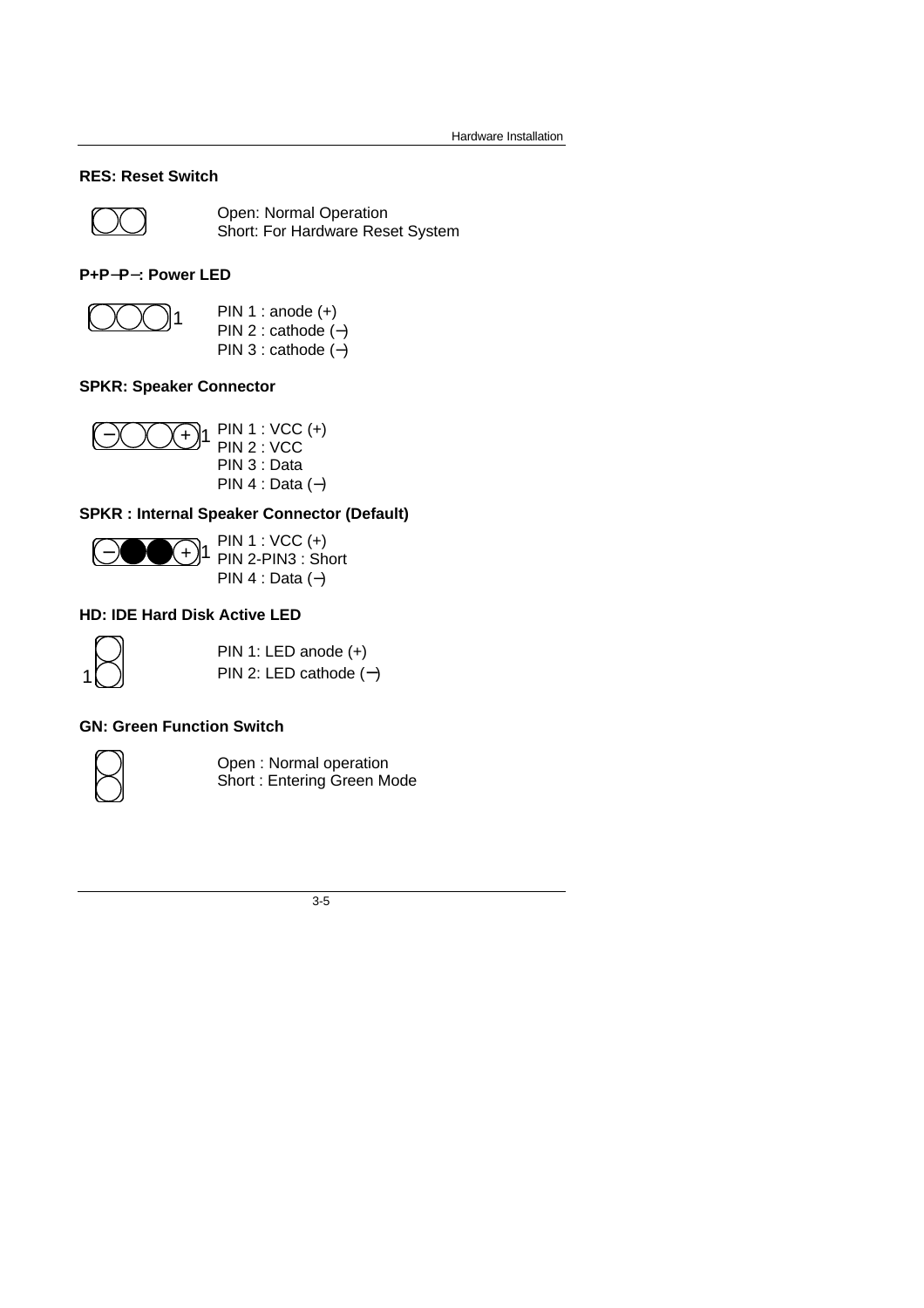#### **GD: Green LED**



PIN 1 : LED anode (+) PIN 2 : LED cathode (**-** )

#### **3.4. DRAM INSTALLATION**

The main board can be installed with 16 / 32 / 64 / 128 / 256 MB 168 pins DIMM module DRAM, and the DRAM speed must be 50 or 60 ns for EDO & 67MHz for SDRAM when system bus speed is set to 66MHz. The DRAM memory system on main board consists of bank 0 and bank 1.

Since 168 pins DIMM module is 64 bits width, therefore 1 piece of DIMM module may match a 64 bits system. The total memory size is 16 MB ~ 256MB SDRAM, EDO DRAM size is 16MB ~ 256MB. The DRAM installation position refer to Figure 3.1, and notice the Pin 1 of DIMM module must match with the Pin 1 of DIMM socket. Insert the DIMM module into the DIMM socket at Vertical angle. If there is a wrong direction of Pin 1, the SDRAM DIMM module could not be inserted into socket completely.

#### **3.5. CPU SPEED SETUP**

The system bus frequency can be switched between 66MHz and 133MHz by adjusting DIP SW2. The CPU frequency ratio can be switched from X3 to X9.5 by adjusting DIP SW1. The user can set up CPU speed for 366~533MHz processors by adjusting SW1 and SW2 properly.

#### **SW1: (O:ON / X:OFF)**

| <b>DIP SWITCH (SW)</b> |              |   |   |  |
|------------------------|--------------|---|---|--|
|                        | $\mathbf{2}$ | 3 |   |  |
| O                      | х            | O |   |  |
| χ                      | X            | O |   |  |
| Ο                      | Ο            | X | Ω |  |
| X                      | Ο            | X | ი |  |
| ი                      | X            | X | n |  |
| Χ                      | x            | χ | ი |  |
| ი                      | ი            | ი | X |  |
| X                      | Ω            | O | X |  |
|                        |              |   |   |  |
|                        |              |   |   |  |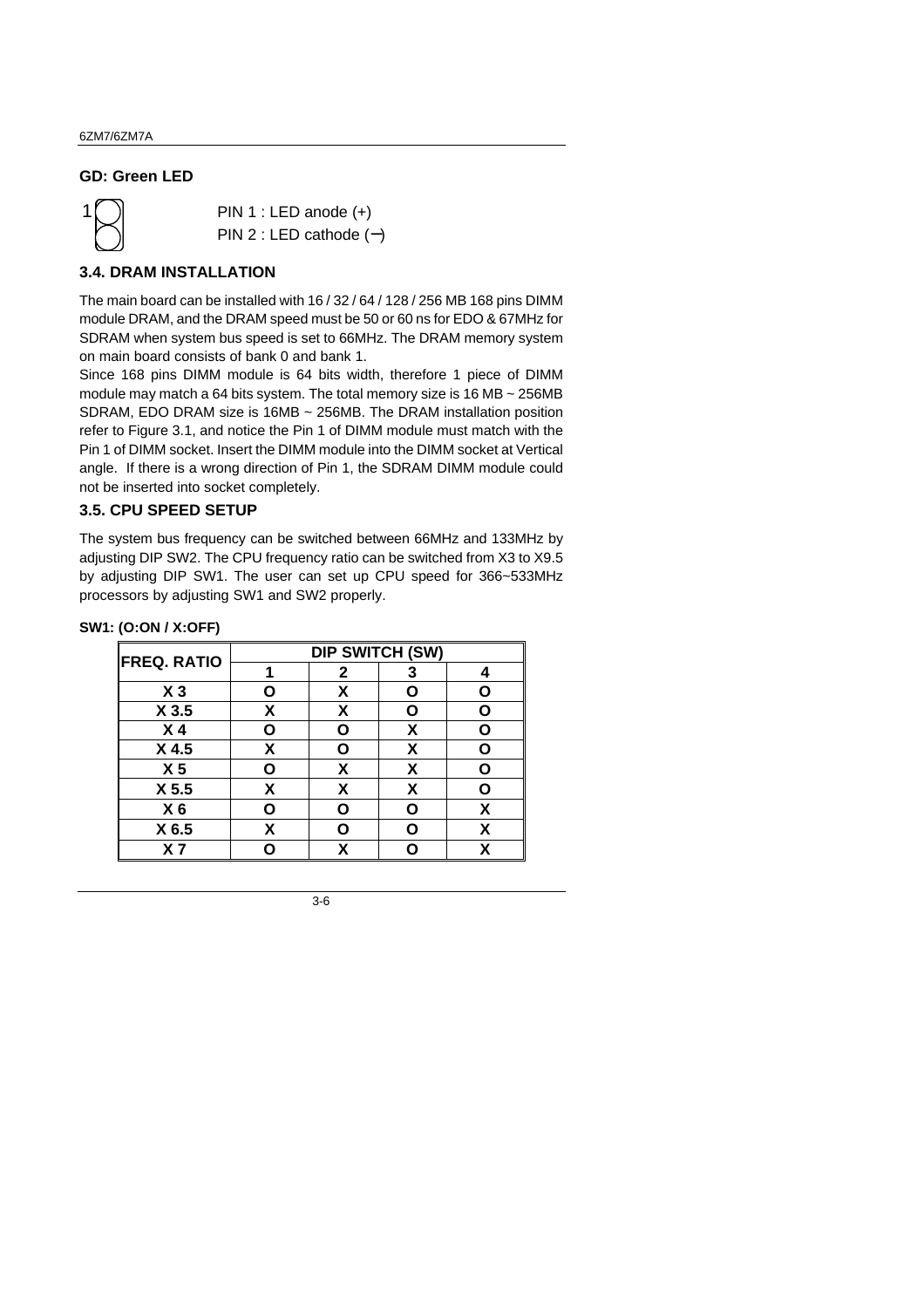Hardware Installation

| X 7.5          |  |  |
|----------------|--|--|
| X8             |  |  |
| X 8.5          |  |  |
| X <sub>9</sub> |  |  |
| X 9.5          |  |  |

#### **Set System Bus Speed**

#### **SW2: (O:ON / X:OFF)**

| <b>CPU</b> | <b>AGP</b> |  |  |
|------------|------------|--|--|
| 66         | 66         |  |  |
| 75         | 75         |  |  |
| 83         | 83         |  |  |
| 100        | 66         |  |  |
| 112        | 75         |  |  |
| 133        | 89         |  |  |

- **MPlease set the CPU host frequency in accordance with your processor's specifications. We don't recommend you to set the system bus frequency over the CPU's specification because these specific bus frequencies are not the standard specifications for CPU, chipset and most of the peripherals. Whether your system can run under these specific bus frequencies properly will depend on your hardware configurations, including CPU, Chipsets, SDRAM,** Cards..etc.
- $\bullet$ <sup>\*</sup> The CPU is a sensitive electric component and it can be easily **damaged by static electricity, so users must keep it away from metal surface when the CPU is installed onto main board.**

#### **3.6. CMOS RTC & ISA CFG CMOS RAM**

There're RTC & CMOS RAM on board; they have a power supply from external battery to keep the DATA inviolate & effective. The RTC is a REAL-TIME CLOCK device, which provides the DATE & TIME to system. The CMOS SRAM is used for keeping the information of system configuration, so the system can automatically boot OS every time. Since the lifetime of internal battery is 5 years, the user can change a new Battery to replace old one after it cannot work.

- $\bullet$  Danger of explosion if battery is incorrectly replaced.
- $\bullet$  Replace only with the same or equivalent type recommended by the manufacturer.